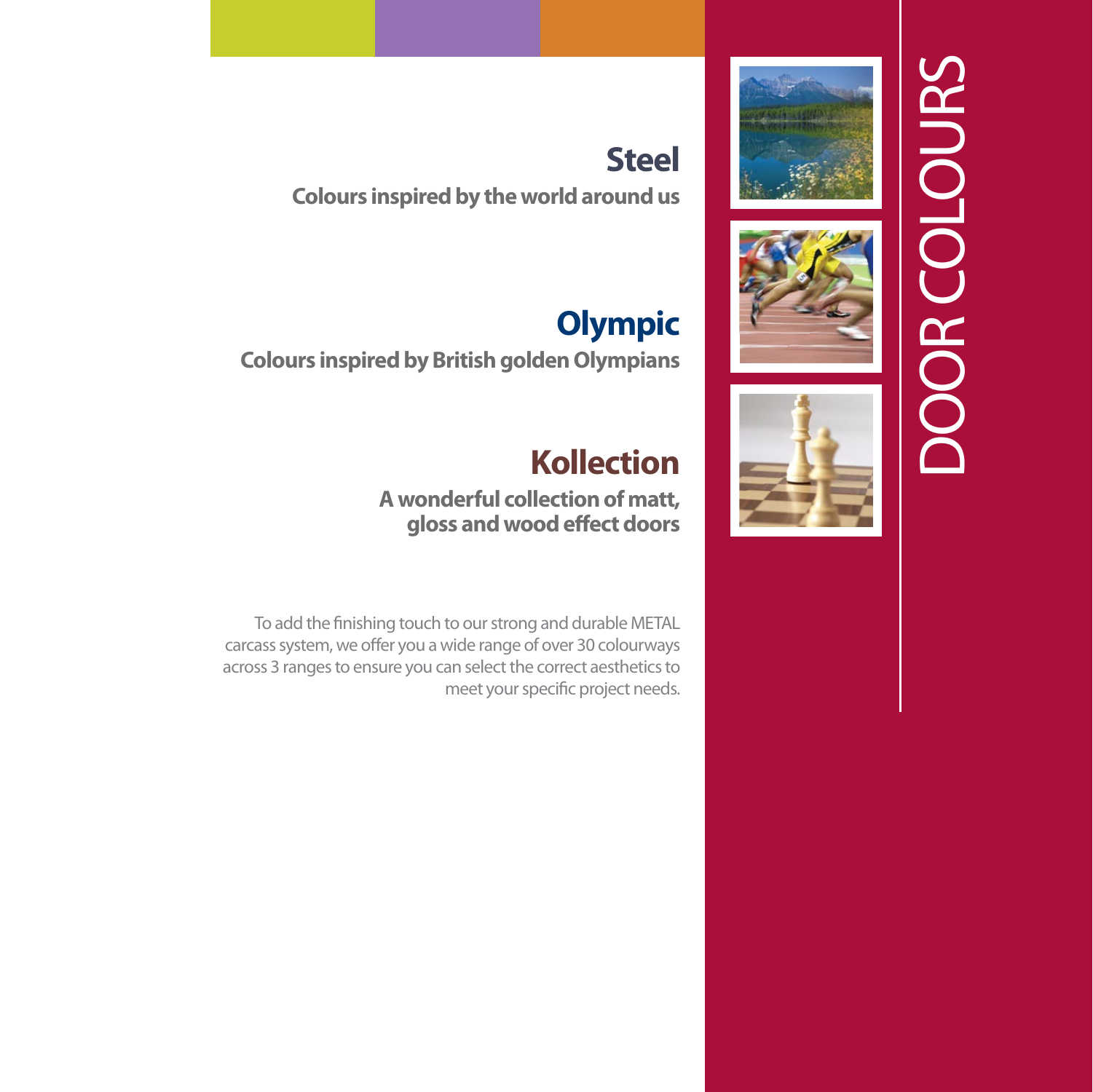### **Steel**

**Colours inspired by the world around us**

### **Door Styles**



Double skinned steel door

Kubit doors are supplied pre-pierced to accept handles with 128mm hole centres only. refer to page 134. Due to the printing process, actual colour of product supplied may vary. Image above shows drawer line version.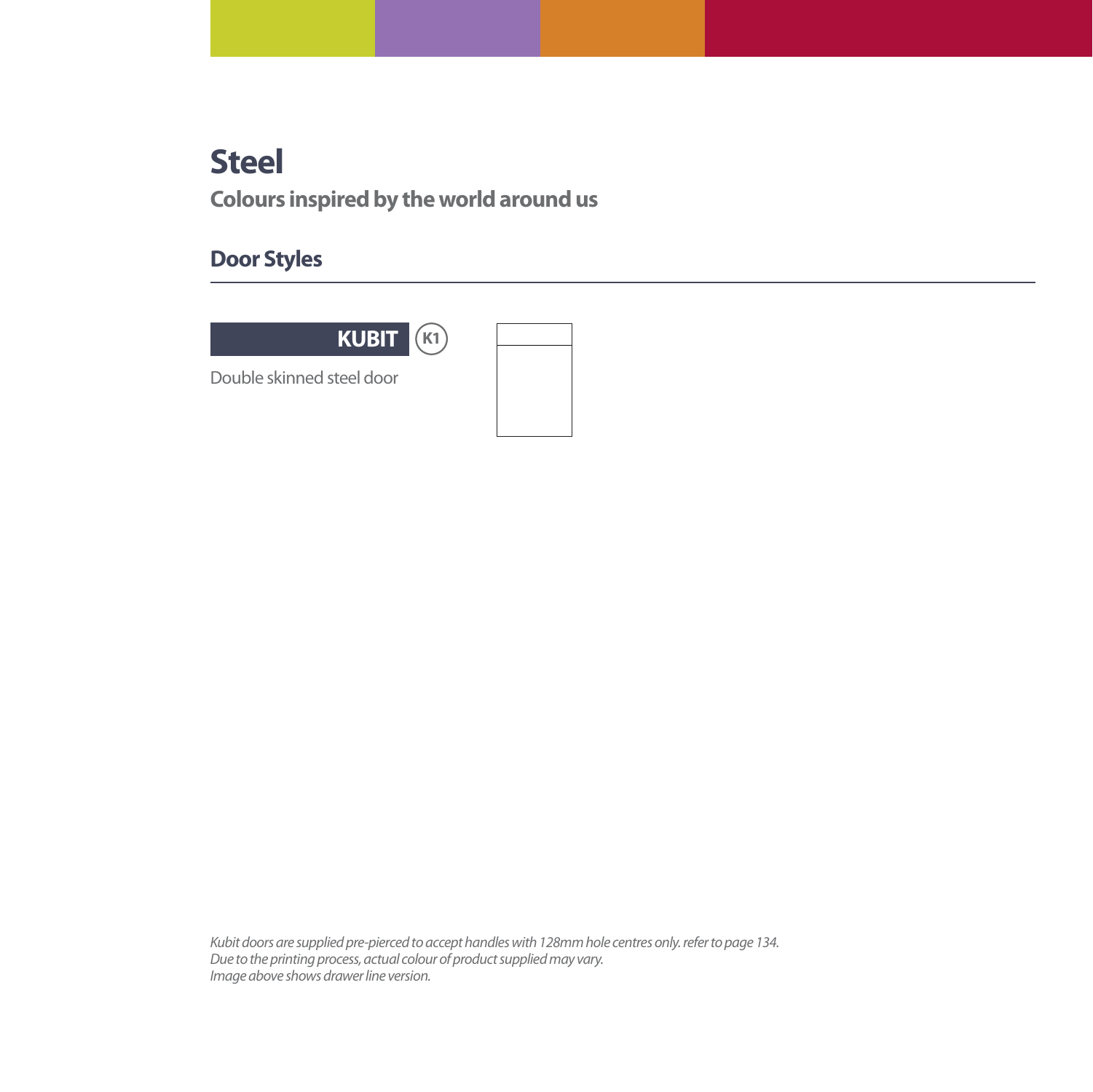### **Steel**

#### **Finishes**

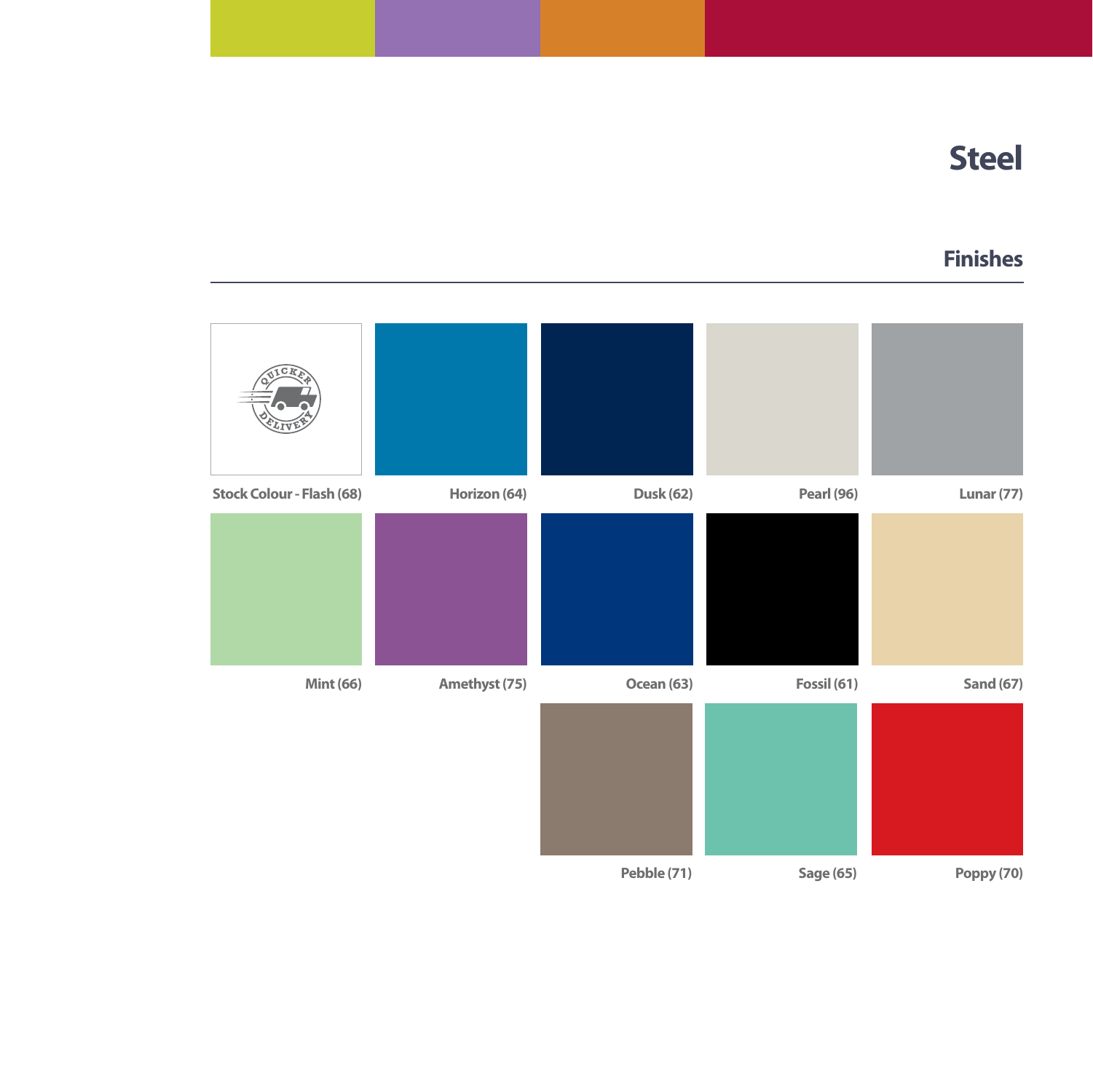## **Olympic**

**Colours inspired by British golden Olympians**

### **Door Styles**



Double skinned steel door

Kubit doors are supplied pre-pierced to accept handles with 128mm hole centres only. refer to page 134. Due to the printing process, actual colour of product supplied may vary. Image above shows drawer line version.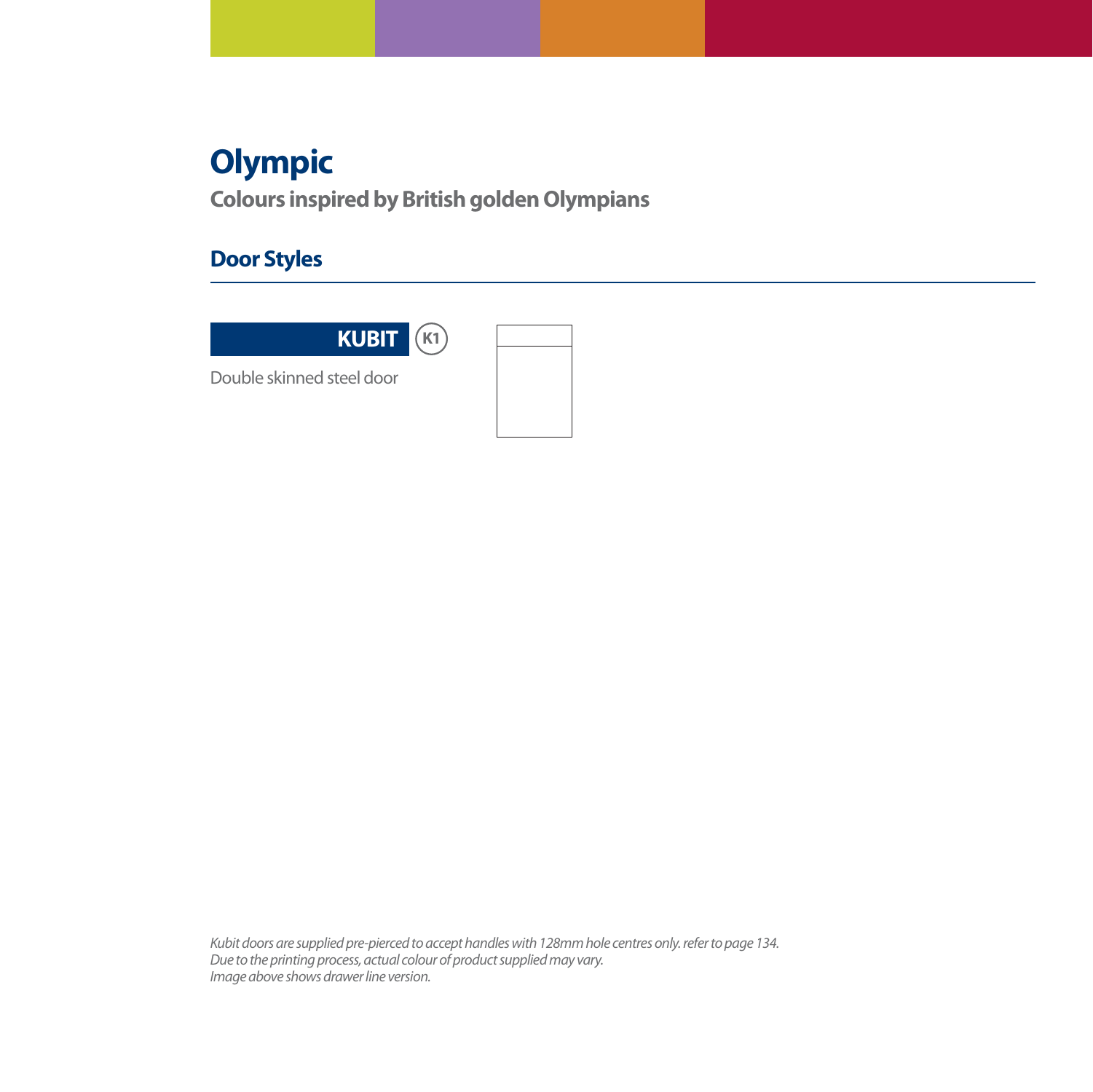# **Olympic**

### **Finishes**

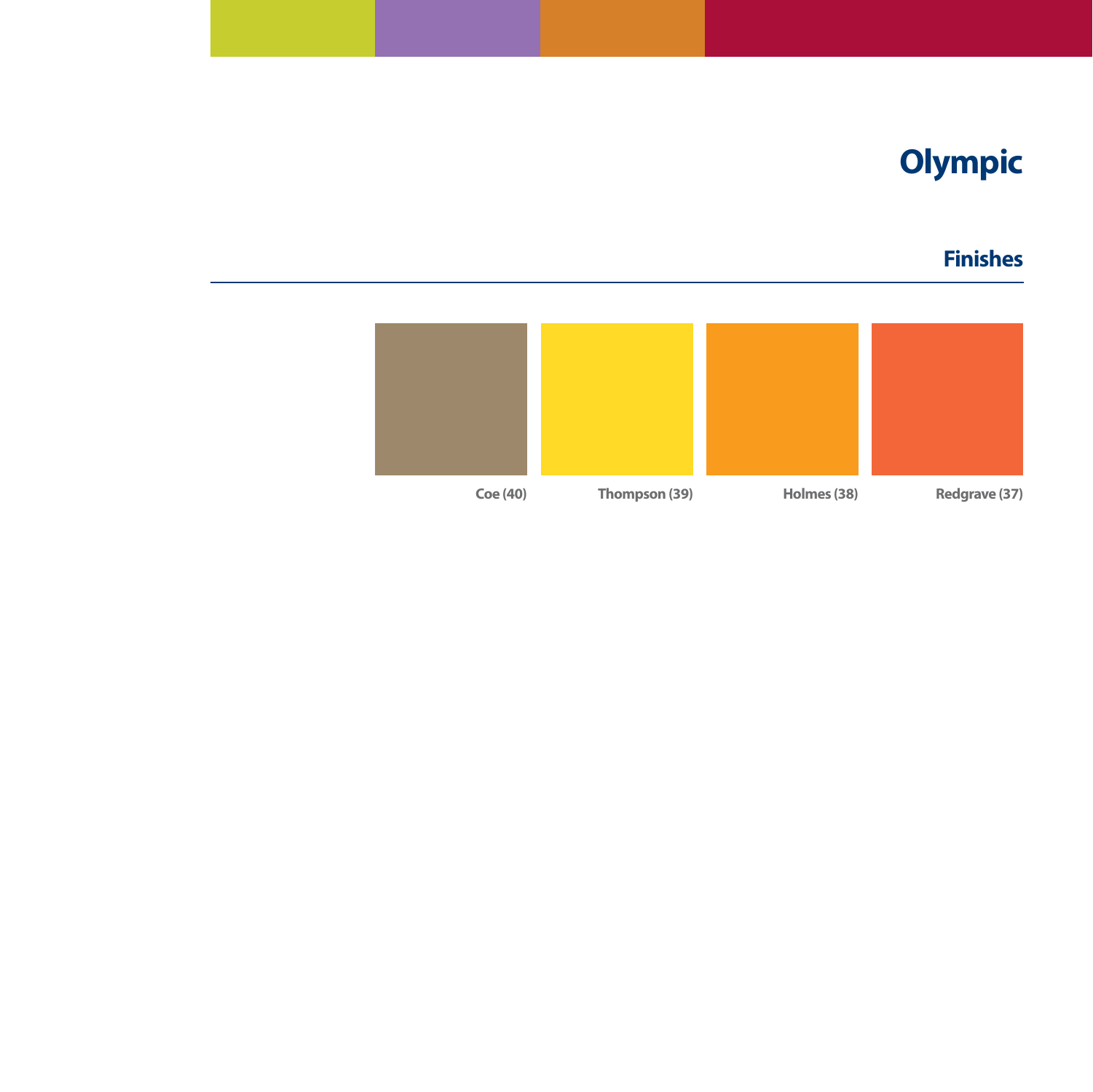### **Kollection**

**A wonderful collection of matt, gloss and wood effect doors**

#### **Door Styles**



Door styles shown above are supplied with no handle holes pierced to accept any handle. Due to the printing process, actual colour of product supplied may vary. Image above shows drawer line version.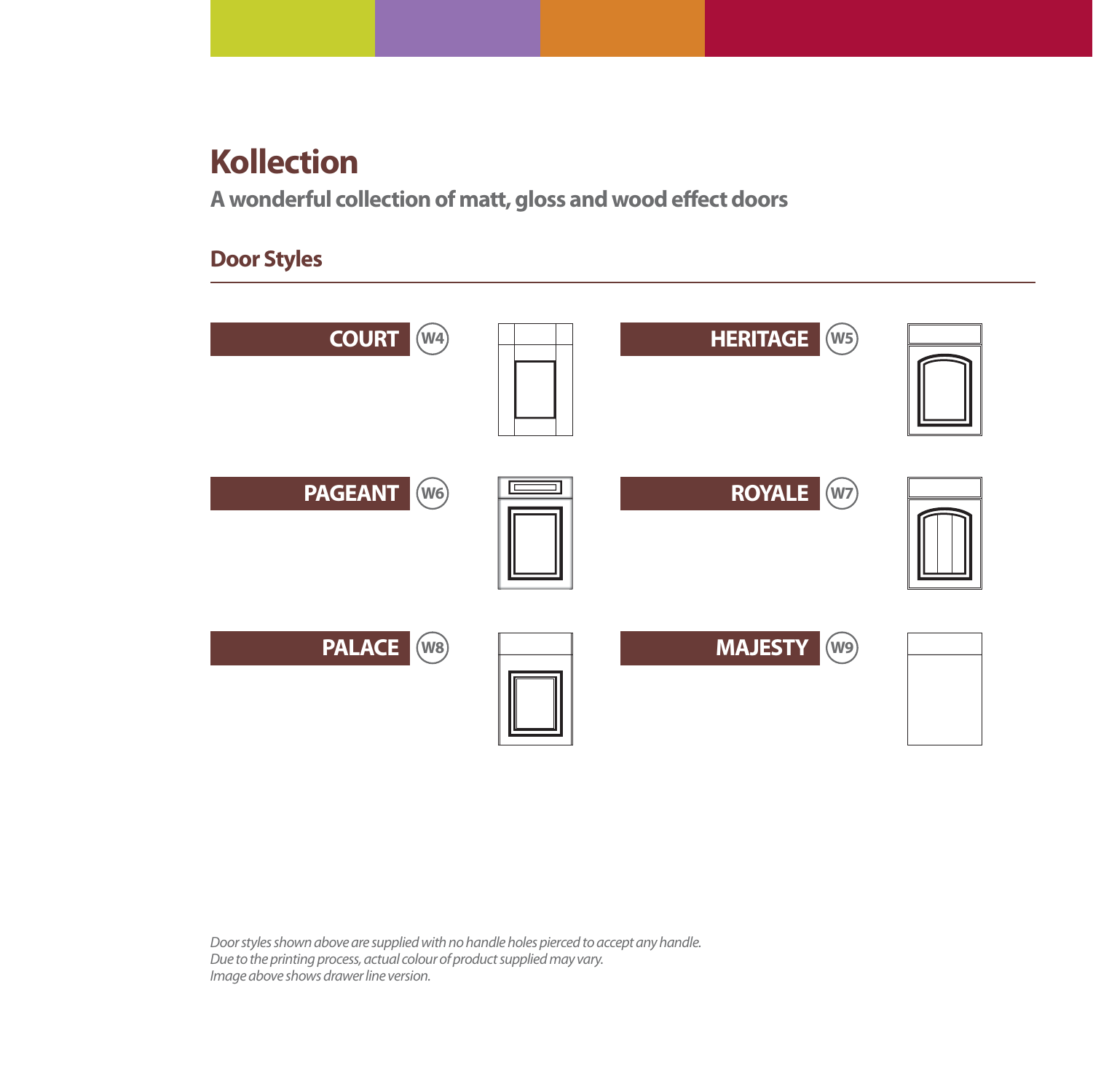### **Kollection**

#### **Finishes**